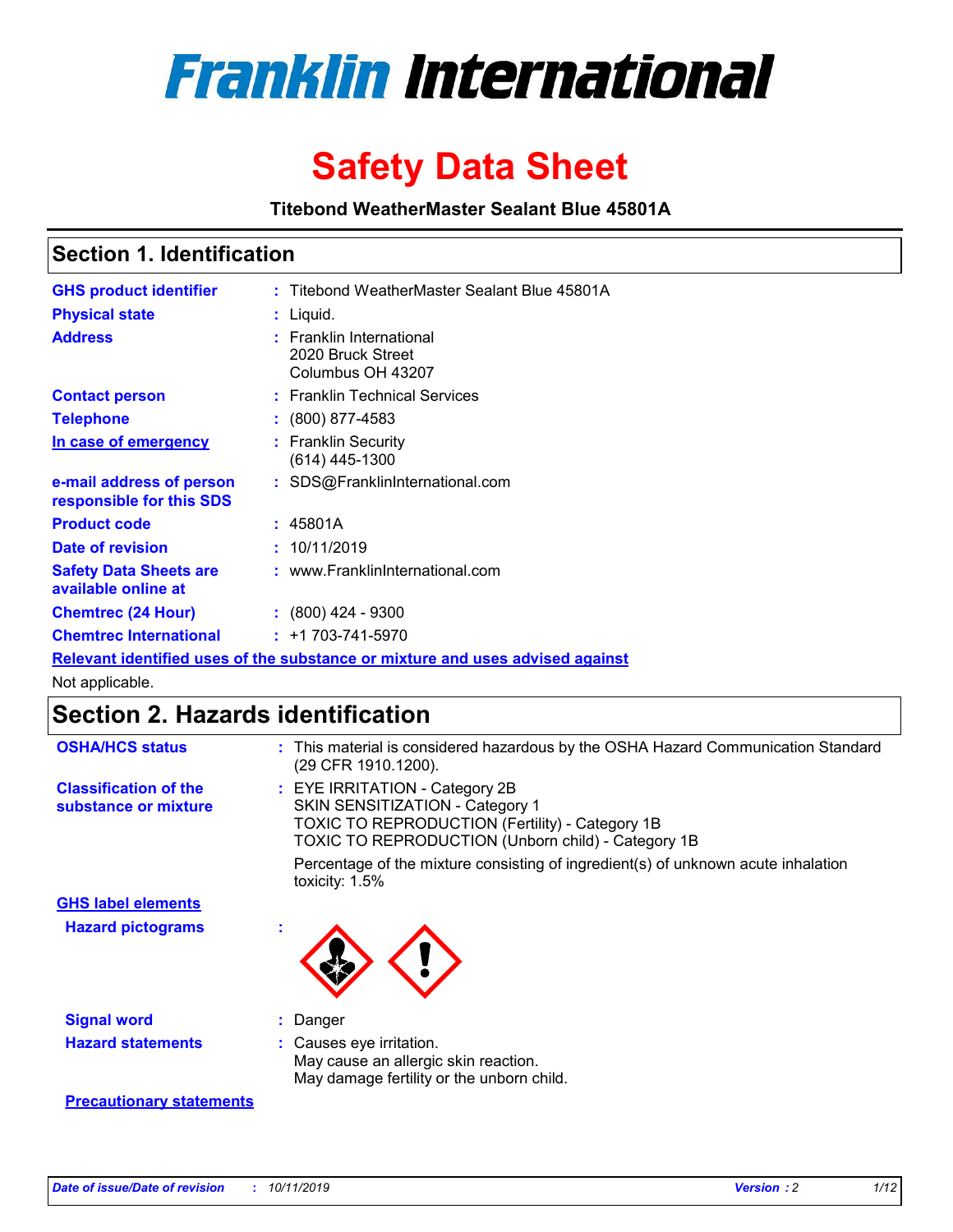### **Section 2. Hazards identification**

| <b>Prevention</b>                          | : Obtain special instructions before use. Do not handle until all safety precautions have<br>been read and understood. Wear protective gloves. Wear eye or face protection.<br>Wear protective clothing. Avoid breathing vapor. Wash hands thoroughly after handling.<br>Contaminated work clothing must not be allowed out of the workplace.                                                        |
|--------------------------------------------|------------------------------------------------------------------------------------------------------------------------------------------------------------------------------------------------------------------------------------------------------------------------------------------------------------------------------------------------------------------------------------------------------|
| <b>Response</b>                            | : IF exposed or concerned: Get medical attention. IF ON SKIN: Wash with plenty of<br>soap and water. Wash contaminated clothing before reuse. If skin irritation or rash<br>occurs: Get medical attention. IF IN EYES: Rinse cautiously with water for several<br>minutes. Remove contact lenses, if present and easy to do. Continue rinsing. If eye<br>irritation persists: Get medical attention. |
| <b>Storage</b>                             | : Store locked up.                                                                                                                                                                                                                                                                                                                                                                                   |
| <b>Disposal</b>                            | : Dispose of contents and container in accordance with all local, regional, national and<br>international regulations.                                                                                                                                                                                                                                                                               |
| <b>Hazards not otherwise</b><br>classified | : Product generates methanol during cure.                                                                                                                                                                                                                                                                                                                                                            |
|                                            |                                                                                                                                                                                                                                                                                                                                                                                                      |

### **Section 3. Composition/information on ingredients**

| <b>Substance/mixture</b><br>Mixture                  |               |                     |
|------------------------------------------------------|---------------|---------------------|
| <b>Ingredient name</b>                               | $\frac{9}{6}$ | <b>CAS number</b>   |
| 3-aminopropyltriethoxysilane<br>Dibutyltin dilaurate | ≤3<br>$≤0.3$  | 919-30-2<br>77-58-7 |

Any concentration shown as a range is to protect confidentiality or is due to batch variation.

**There are no additional ingredients present which, within the current knowledge of the supplier and in the concentrations applicable, are classified as hazardous to health or the environment and hence require reporting in this section.**

**Occupational exposure limits, if available, are listed in Section 8.**

### **Section 4. First aid measures**

| <b>Description of necessary first aid measures</b> |                                                                                                                                                                                                                                                                                                                                                                                                                                                                                                                                                                                                                                                                                                                                                                           |  |  |  |
|----------------------------------------------------|---------------------------------------------------------------------------------------------------------------------------------------------------------------------------------------------------------------------------------------------------------------------------------------------------------------------------------------------------------------------------------------------------------------------------------------------------------------------------------------------------------------------------------------------------------------------------------------------------------------------------------------------------------------------------------------------------------------------------------------------------------------------------|--|--|--|
| <b>Eye contact</b>                                 | : Immediately flush eyes with plenty of water, occasionally lifting the upper and lower<br>eyelids. Check for and remove any contact lenses. Continue to rinse for at least 10<br>minutes. If irritation persists, get medical attention.                                                                                                                                                                                                                                                                                                                                                                                                                                                                                                                                 |  |  |  |
| <b>Inhalation</b>                                  | : Remove victim to fresh air and keep at rest in a position comfortable for breathing. If<br>not breathing, if breathing is irregular or if respiratory arrest occurs, provide artificial<br>respiration or oxygen by trained personnel. It may be dangerous to the person providing<br>aid to give mouth-to-mouth resuscitation. Get medical attention. If unconscious, place<br>in recovery position and get medical attention immediately. Maintain an open airway.<br>Loosen tight clothing such as a collar, tie, belt or waistband. In case of inhalation of<br>decomposition products in a fire, symptoms may be delayed. The exposed person may<br>need to be kept under medical surveillance for 48 hours.                                                       |  |  |  |
| <b>Skin contact</b>                                | : Wash with plenty of soap and water. Remove contaminated clothing and shoes. Wash<br>contaminated clothing thoroughly with water before removing it, or wear gloves.<br>Continue to rinse for at least 10 minutes. Get medical attention. In the event of any<br>complaints or symptoms, avoid further exposure. Wash clothing before reuse. Clean<br>shoes thoroughly before reuse.                                                                                                                                                                                                                                                                                                                                                                                     |  |  |  |
| <b>Ingestion</b>                                   | : Wash out mouth with water. Remove dentures if any. Remove victim to fresh air and<br>keep at rest in a position comfortable for breathing. If material has been swallowed and<br>the exposed person is conscious, give small quantities of water to drink. Stop if the<br>exposed person feels sick as vomiting may be dangerous. Do not induce vomiting<br>unless directed to do so by medical personnel. If vomiting occurs, the head should be<br>kept low so that vomit does not enter the lungs. Get medical attention. Never give<br>anything by mouth to an unconscious person. If unconscious, place in recovery position<br>and get medical attention immediately. Maintain an open airway. Loosen tight clothing<br>such as a collar, tie, belt or waistband. |  |  |  |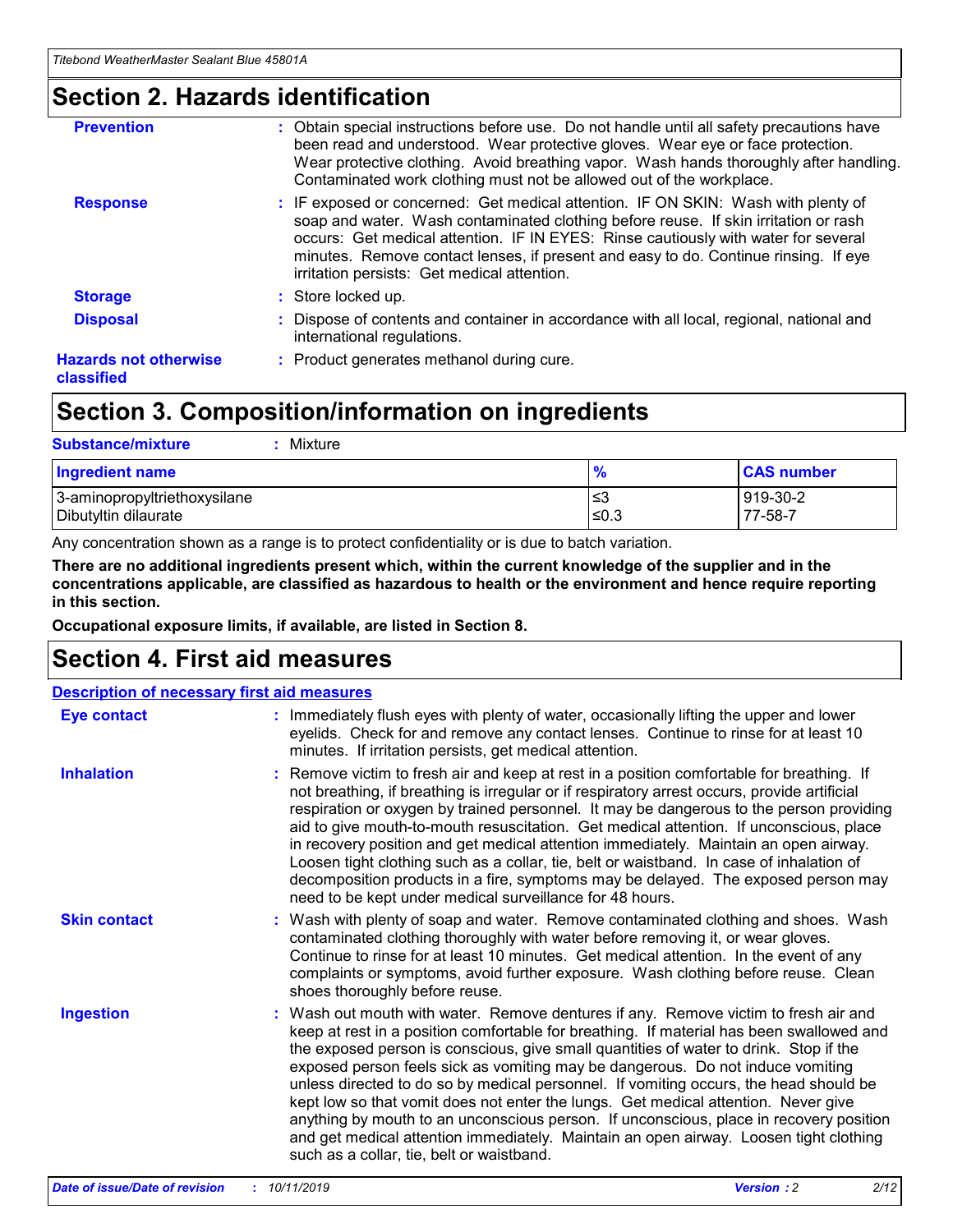# **Section 4. First aid measures**

| Most important symptoms/effects, acute and delayed |  |                                                                                                                                                                                                                                                                                                                                                                                                                 |  |
|----------------------------------------------------|--|-----------------------------------------------------------------------------------------------------------------------------------------------------------------------------------------------------------------------------------------------------------------------------------------------------------------------------------------------------------------------------------------------------------------|--|
| <b>Potential acute health effects</b>              |  |                                                                                                                                                                                                                                                                                                                                                                                                                 |  |
| <b>Eye contact</b>                                 |  | : May cause eye irritation.                                                                                                                                                                                                                                                                                                                                                                                     |  |
| <b>Inhalation</b>                                  |  | : No known significant effects or critical hazards.                                                                                                                                                                                                                                                                                                                                                             |  |
| <b>Skin contact</b>                                |  | : May cause skin irritation.                                                                                                                                                                                                                                                                                                                                                                                    |  |
| <b>Ingestion</b>                                   |  | : No known significant effects or critical hazards.                                                                                                                                                                                                                                                                                                                                                             |  |
| <b>Over-exposure signs/symptoms</b>                |  |                                                                                                                                                                                                                                                                                                                                                                                                                 |  |
| <b>Eye contact</b>                                 |  | : Adverse symptoms may include the following:<br>irritation<br>watering<br>redness                                                                                                                                                                                                                                                                                                                              |  |
| <b>Inhalation</b>                                  |  | : Adverse symptoms may include the following:<br>reduced fetal weight<br>increase in fetal deaths<br>skeletal malformations                                                                                                                                                                                                                                                                                     |  |
| <b>Skin contact</b>                                |  | : Adverse symptoms may include the following:<br>irritation<br>redness<br>reduced fetal weight<br>increase in fetal deaths<br>skeletal malformations                                                                                                                                                                                                                                                            |  |
| <b>Ingestion</b>                                   |  | : Adverse symptoms may include the following:<br>reduced fetal weight<br>increase in fetal deaths<br>skeletal malformations                                                                                                                                                                                                                                                                                     |  |
|                                                    |  | <b>Indication of immediate medical attention and special treatment needed, if necessary</b>                                                                                                                                                                                                                                                                                                                     |  |
| <b>Notes to physician</b>                          |  | : In case of inhalation of decomposition products in a fire, symptoms may be delayed.<br>The exposed person may need to be kept under medical surveillance for 48 hours.                                                                                                                                                                                                                                        |  |
| <b>Specific treatments</b>                         |  | : No specific treatment.                                                                                                                                                                                                                                                                                                                                                                                        |  |
| <b>Protection of first-aiders</b>                  |  | : No action shall be taken involving any personal risk or without suitable training. If it is<br>suspected that fumes are still present, the rescuer should wear an appropriate mask or<br>self-contained breathing apparatus. It may be dangerous to the person providing aid to<br>give mouth-to-mouth resuscitation. Wash contaminated clothing thoroughly with water<br>before removing it, or wear gloves. |  |

**See toxicological information (Section 11)**

### **Section 5. Fire-fighting measures**

| <b>Extinguishing media</b>                             |                                                                                                                                                                                                     |
|--------------------------------------------------------|-----------------------------------------------------------------------------------------------------------------------------------------------------------------------------------------------------|
| <b>Suitable extinguishing</b><br>media                 | : Use an extinguishing agent suitable for the surrounding fire.                                                                                                                                     |
| <b>Unsuitable extinguishing</b><br>media               | : None known.                                                                                                                                                                                       |
| <b>Specific hazards arising</b><br>from the chemical   | : In a fire or if heated, a pressure increase will occur and the container may burst.                                                                                                               |
| <b>Hazardous thermal</b><br>decomposition products     | : Decomposition products may include the following materials:<br>carbon dioxide<br>carbon monoxide<br>nitrogen oxides<br>metal oxide/oxides                                                         |
| <b>Special protective actions</b><br>for fire-fighters | : Promptly isolate the scene by removing all persons from the vicinity of the incident if<br>there is a fire. No action shall be taken involving any personal risk or without suitable<br>training. |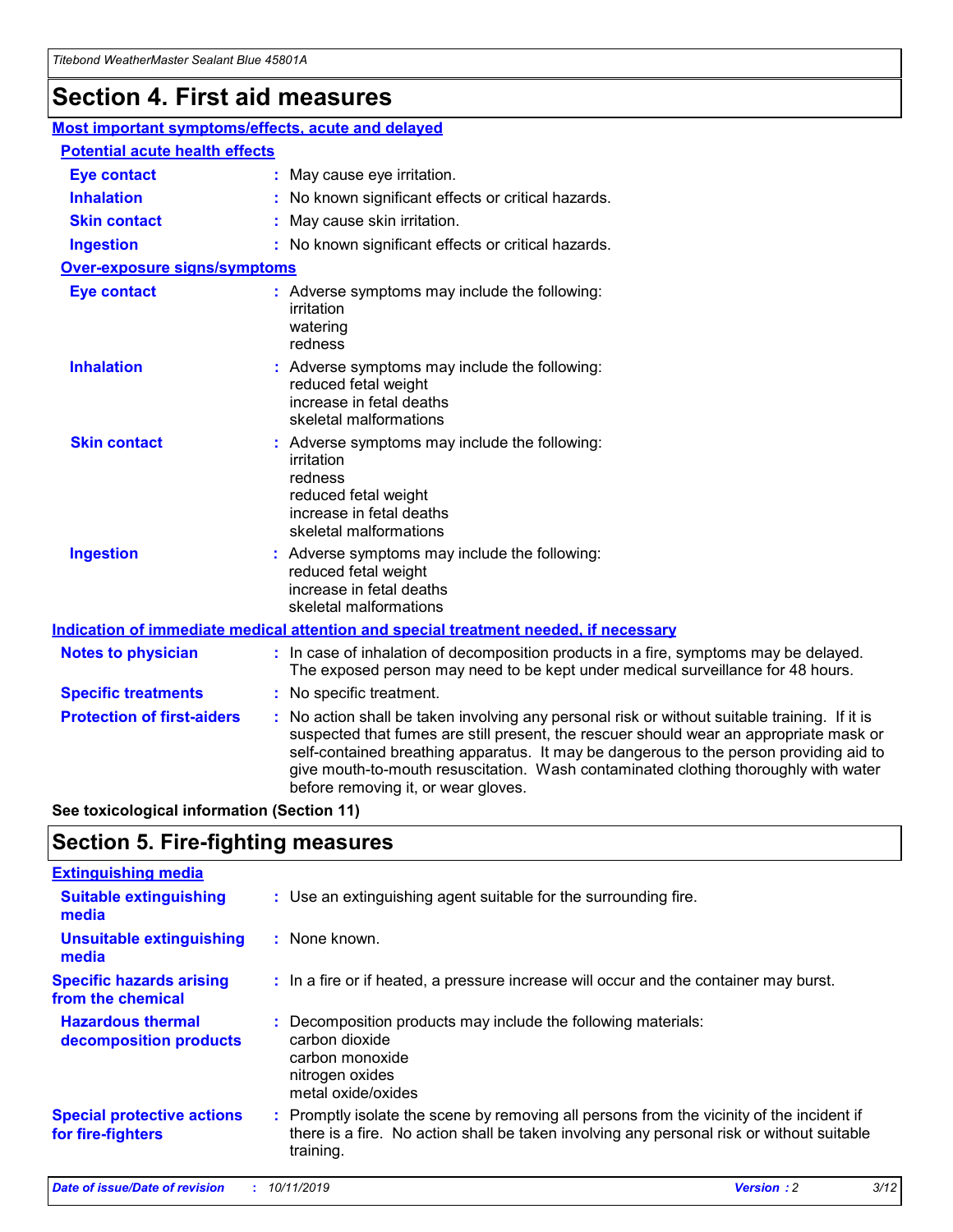### **Section 5. Fire-fighting measures**

**Special protective equipment for fire-fighters** Fire-fighters should wear appropriate protective equipment and self-contained breathing **:** apparatus (SCBA) with a full face-piece operated in positive pressure mode.

### **Section 6. Accidental release measures**

#### **Personal precautions, protective equipment and emergency procedures**

| For non-emergency<br>personnel                               | : No action shall be taken involving any personal risk or without suitable training.<br>Evacuate surrounding areas. Keep unnecessary and unprotected personnel from<br>entering. Do not touch or walk through spilled material. Avoid breathing vapor or mist.<br>Provide adequate ventilation. Wear appropriate respirator when ventilation is<br>inadequate. Put on appropriate personal protective equipment.                                                                                                                                                                                                                                                                                             |
|--------------------------------------------------------------|--------------------------------------------------------------------------------------------------------------------------------------------------------------------------------------------------------------------------------------------------------------------------------------------------------------------------------------------------------------------------------------------------------------------------------------------------------------------------------------------------------------------------------------------------------------------------------------------------------------------------------------------------------------------------------------------------------------|
|                                                              | For emergency responders : If specialized clothing is required to deal with the spillage, take note of any information in<br>Section 8 on suitable and unsuitable materials. See also the information in "For non-<br>emergency personnel".                                                                                                                                                                                                                                                                                                                                                                                                                                                                  |
| <b>Environmental precautions</b>                             | : Avoid dispersal of spilled material and runoff and contact with soil, waterways, drains<br>and sewers. Inform the relevant authorities if the product has caused environmental<br>pollution (sewers, waterways, soil or air).                                                                                                                                                                                                                                                                                                                                                                                                                                                                              |
| <b>Methods and materials for containment and cleaning up</b> |                                                                                                                                                                                                                                                                                                                                                                                                                                                                                                                                                                                                                                                                                                              |
| <b>Small spill</b>                                           | : Stop leak if without risk. Move containers from spill area. Dilute with water and mop up<br>if water-soluble. Alternatively, or if water-insoluble, absorb with an inert dry material and<br>place in an appropriate waste disposal container. Dispose of via a licensed waste<br>disposal contractor.                                                                                                                                                                                                                                                                                                                                                                                                     |
| <b>Large spill</b>                                           | : Stop leak if without risk. Move containers from spill area. Approach release from<br>upwind. Prevent entry into sewers, water courses, basements or confined areas. Wash<br>spillages into an effluent treatment plant or proceed as follows. Contain and collect<br>spillage with non-combustible, absorbent material e.g. sand, earth, vermiculite or<br>diatomaceous earth and place in container for disposal according to local regulations<br>(see Section 13). Dispose of via a licensed waste disposal contractor. Contaminated<br>absorbent material may pose the same hazard as the spilled product. Note: see<br>Section 1 for emergency contact information and Section 13 for waste disposal. |

### **Section 7. Handling and storage**

| <b>Precautions for safe handling</b>                                             |                                                                                                                                                                                                                                                                                                                                                                                                                                                                                                                                                                                                                                                                                                                                                                                                                                                  |
|----------------------------------------------------------------------------------|--------------------------------------------------------------------------------------------------------------------------------------------------------------------------------------------------------------------------------------------------------------------------------------------------------------------------------------------------------------------------------------------------------------------------------------------------------------------------------------------------------------------------------------------------------------------------------------------------------------------------------------------------------------------------------------------------------------------------------------------------------------------------------------------------------------------------------------------------|
| <b>Protective measures</b>                                                       | : Put on appropriate personal protective equipment (see Section 8). Persons with a<br>history of skin sensitization problems should not be employed in any process in which<br>this product is used. Avoid exposure - obtain special instructions before use. Avoid<br>exposure during pregnancy. Do not handle until all safety precautions have been read<br>and understood. Do not get in eyes or on skin or clothing. Do not ingest. Avoid<br>breathing vapor or mist. If during normal use the material presents a respiratory hazard,<br>use only with adequate ventilation or wear appropriate respirator. Keep in the original<br>container or an approved alternative made from a compatible material, kept tightly<br>closed when not in use. Empty containers retain product residue and can be hazardous.<br>Do not reuse container. |
| <b>Advice on general</b><br>occupational hygiene                                 | : Eating, drinking and smoking should be prohibited in areas where this material is<br>handled, stored and processed. Workers should wash hands and face before eating,<br>drinking and smoking. Remove contaminated clothing and protective equipment before<br>entering eating areas. See also Section 8 for additional information on hygiene<br>measures.                                                                                                                                                                                                                                                                                                                                                                                                                                                                                    |
| <b>Conditions for safe storage,</b><br>including any<br><b>incompatibilities</b> | : Store between the following temperatures: 0 to 120 $\degree$ C (32 to 248 $\degree$ F). Store in<br>accordance with local regulations. Store in original container protected from direct<br>sunlight in a dry, cool and well-ventilated area, away from incompatible materials (see<br>Section 10) and food and drink. Store locked up. Keep container tightly closed and<br>sealed until ready for use. Containers that have been opened must be carefully<br>resealed and kept upright to prevent leakage. Do not store in unlabeled containers.<br>Use appropriate containment to avoid environmental contamination. See Section 10 for<br>incompatible materials before handling or use.                                                                                                                                                   |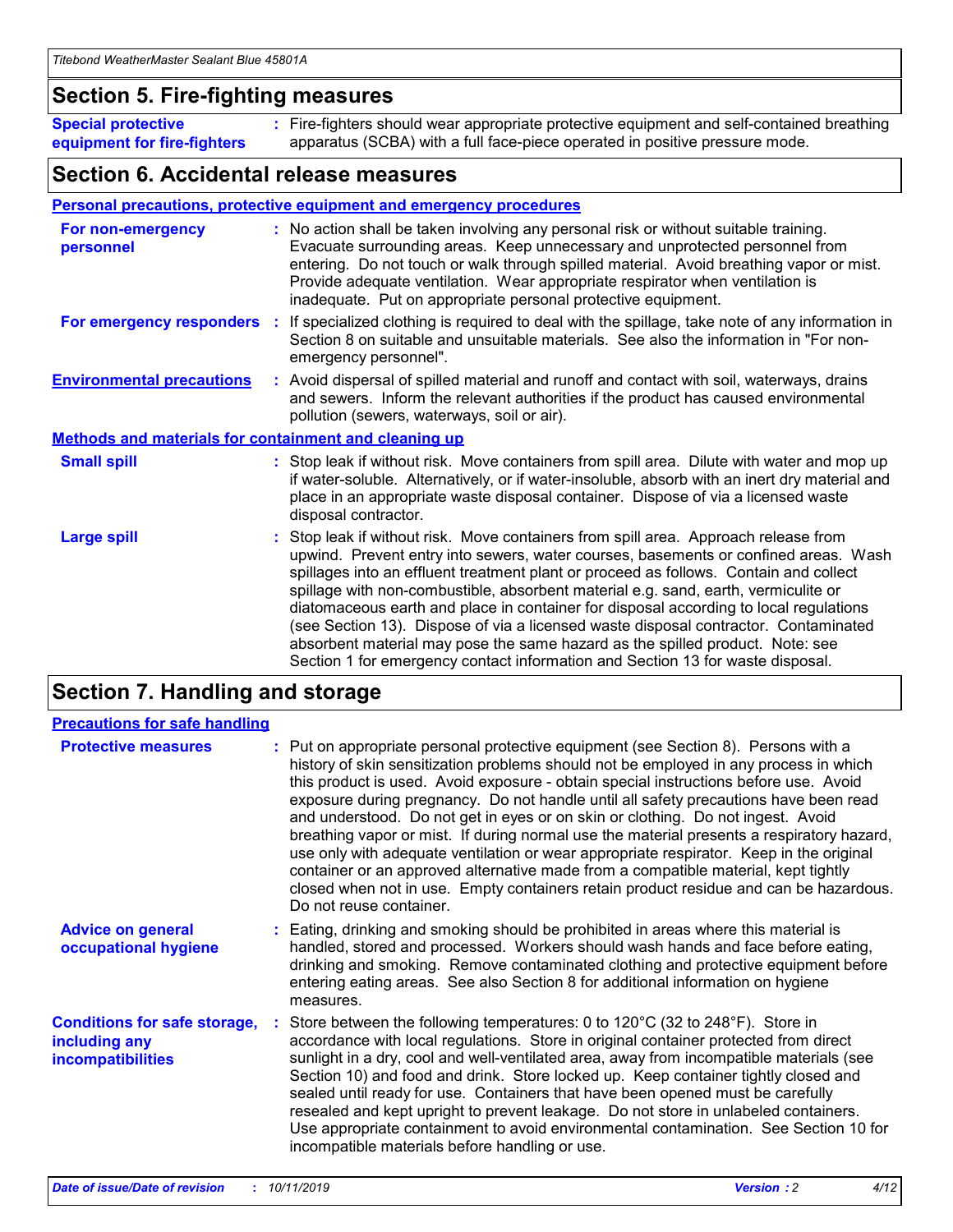# **Section 8. Exposure controls/personal protection**

#### **Control parameters**

#### **Occupational exposure limits**

| <b>Ingredient name</b>                               |    |                        | <b>Exposure limits</b>                                                                                                                                                                                                                                                                                                                                                                                                                                                                                                                                                                                                 |
|------------------------------------------------------|----|------------------------|------------------------------------------------------------------------------------------------------------------------------------------------------------------------------------------------------------------------------------------------------------------------------------------------------------------------------------------------------------------------------------------------------------------------------------------------------------------------------------------------------------------------------------------------------------------------------------------------------------------------|
| 3-aminopropyltriethoxysilane<br>Dibutyltin dilaurate |    |                        | None.<br>ACGIH TLV (United States, 3/2019). Absorbed through skin.<br>Notes: as Sn<br>TWA: 0.1 mg/m <sup>3</sup> , (as Sn) 8 hours.<br>STEL: 0.2 mg/m <sup>3</sup> , (as Sn) 15 minutes.<br>NIOSH REL (United States, 10/2016). Absorbed through skin.<br>Notes: as Sn<br>TWA: 0.1 mg/m <sup>3</sup> , (as Sn) 10 hours.<br>OSHA PEL (United States, 5/2018). Notes: as Sn<br>TWA: $0.1 \text{ mg/m}^3$ , (as Sn) 8 hours.<br>OSHA PEL 1989 (United States, 3/1989). Absorbed through skin.<br>Notes: measured as Sn<br>TWA: 0.1 mg/m <sup>3</sup> , (measured as Sn) 8 hours. Form: Organic                           |
| <b>Appropriate engineering</b><br>controls           |    |                        | : If user operations generate dust, fumes, gas, vapor or mist, use process enclosures,<br>local exhaust ventilation or other engineering controls to keep worker exposure to<br>airborne contaminants below any recommended or statutory limits.                                                                                                                                                                                                                                                                                                                                                                       |
| <b>Environmental exposure</b><br><b>controls</b>     |    |                        | Emissions from ventilation or work process equipment should be checked to ensure<br>they comply with the requirements of environmental protection legislation. In some<br>cases, fume scrubbers, filters or engineering modifications to the process equipment<br>will be necessary to reduce emissions to acceptable levels.                                                                                                                                                                                                                                                                                          |
| <b>Individual protection measures</b>                |    |                        |                                                                                                                                                                                                                                                                                                                                                                                                                                                                                                                                                                                                                        |
| <b>Hygiene measures</b>                              |    |                        | : Wash hands, forearms and face thoroughly after handling chemical products, before<br>eating, smoking and using the lavatory and at the end of the working period.<br>Appropriate techniques should be used to remove potentially contaminated clothing.<br>Contaminated work clothing should not be allowed out of the workplace. Wash<br>contaminated clothing before reusing. Ensure that eyewash stations and safety<br>showers are close to the workstation location.                                                                                                                                            |
| <b>Eye/face protection</b>                           |    |                        | : Safety eyewear complying with an approved standard should be used when a risk<br>assessment indicates this is necessary to avoid exposure to liquid splashes, mists,<br>gases or dusts. If contact is possible, the following protection should be worn, unless<br>the assessment indicates a higher degree of protection: chemical splash goggles.                                                                                                                                                                                                                                                                  |
| <b>Skin protection</b>                               |    |                        |                                                                                                                                                                                                                                                                                                                                                                                                                                                                                                                                                                                                                        |
| <b>Hand protection</b>                               |    |                        | : Chemical-resistant, impervious gloves complying with an approved standard should be<br>worn at all times when handling chemical products if a risk assessment indicates this is<br>necessary. Considering the parameters specified by the glove manufacturer, check<br>during use that the gloves are still retaining their protective properties. It should be<br>noted that the time to breakthrough for any glove material may be different for different<br>glove manufacturers. In the case of mixtures, consisting of several substances, the<br>protection time of the gloves cannot be accurately estimated. |
| <b>Body protection</b>                               |    | handling this product. | Personal protective equipment for the body should be selected based on the task being<br>performed and the risks involved and should be approved by a specialist before                                                                                                                                                                                                                                                                                                                                                                                                                                                |
| <b>Other skin protection</b>                         |    |                        | : Appropriate footwear and any additional skin protection measures should be selected<br>based on the task being performed and the risks involved and should be approved by a<br>specialist before handling this product.                                                                                                                                                                                                                                                                                                                                                                                              |
| <b>Respiratory protection</b>                        | ÷. | aspects of use.        | Based on the hazard and potential for exposure, select a respirator that meets the<br>appropriate standard or certification. Respirators must be used according to a<br>respiratory protection program to ensure proper fitting, training, and other important                                                                                                                                                                                                                                                                                                                                                         |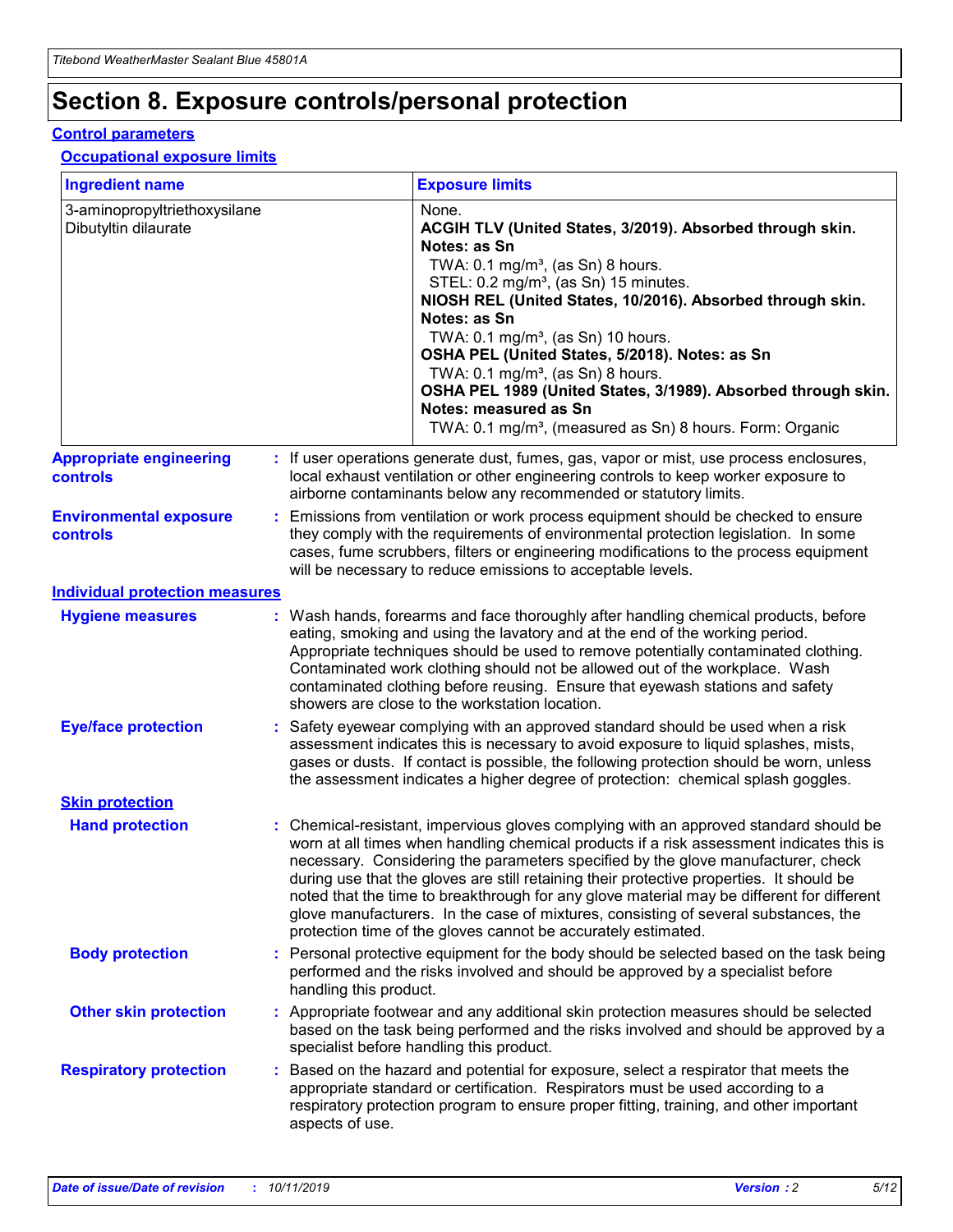### **Section 9. Physical and chemical properties**

#### **Appearance**

| <b>Physical state</b>                             | : Liquid. [Paste.]                                              |
|---------------------------------------------------|-----------------------------------------------------------------|
| Color                                             | $:$ Blue.                                                       |
| Odor                                              | : None [Slight]                                                 |
| <b>Odor threshold</b>                             | : Not available.                                                |
| рH                                                | : Not applicable.                                               |
| <b>Melting point</b>                              | : Not available.                                                |
| <b>Boiling point</b>                              | : >100°C (>212°F)                                               |
| <b>Flash point</b>                                | : Closed cup: $>200^{\circ}$ C ( $>392^{\circ}$ F) [Setaflash.] |
| <b>Evaporation rate</b>                           | $:$ <1 (butyl acetate = 1)                                      |
| <b>Flammability (solid, gas)</b>                  | : Not available.                                                |
| Lower and upper explosive<br>(flammable) limits   | : Not available.                                                |
| <b>VOC (less water, less</b><br>exempt solvents)  | $: 0$ g/l                                                       |
| <b>Volatility</b>                                 | $: 0\%$ (w/w)                                                   |
| <b>Vapor density</b>                              |                                                                 |
|                                                   | : Not available.                                                |
| <b>Relative density</b>                           | : 1.4329                                                        |
| <b>Solubility</b>                                 | Insoluble in the following materials: cold water and hot water. |
| <b>Solubility in water</b>                        | : Not available.                                                |
| <b>Partition coefficient: n-</b><br>octanol/water | $:$ Not available.                                              |
| <b>Auto-ignition temperature</b>                  | : Not available.                                                |
| <b>Decomposition temperature</b>                  | : Not available.                                                |

### **Section 10. Stability and reactivity**

| <b>Reactivity</b>                            | : No specific test data related to reactivity available for this product or its ingredients.            |
|----------------------------------------------|---------------------------------------------------------------------------------------------------------|
| <b>Chemical stability</b>                    | : The product is stable.                                                                                |
| <b>Possibility of hazardous</b><br>reactions | : Under normal conditions of storage and use, hazardous reactions will not occur.                       |
| <b>Conditions to avoid</b>                   | : No specific data.                                                                                     |
| <b>Incompatible materials</b>                | : No specific data.                                                                                     |
| <b>Hazardous decomposition</b><br>products   | Under normal conditions of storage and use, hazardous decomposition products should<br>not be produced. |

### **Section 11. Toxicological information**

#### **Information on toxicological effects**

#### **Acute toxicity**

| <b>Product/ingredient name</b> | <b>Result</b>           | <b>Species</b> | <b>Dose</b>                | <b>Exposure</b> |
|--------------------------------|-------------------------|----------------|----------------------------|-----------------|
| 3-aminopropyltriethoxysilane   | <b>ILD50 Dermal</b>     | Rabbit         | 4.29 g/kg                  |                 |
| Dibutyltin dilaurate           | ILD50 Oral<br>LD50 Oral | Rat<br>Rat     | $1.57$ g/kg<br>175 $mg/kg$ |                 |
|                                |                         |                |                            |                 |

**Irritation/Corrosion**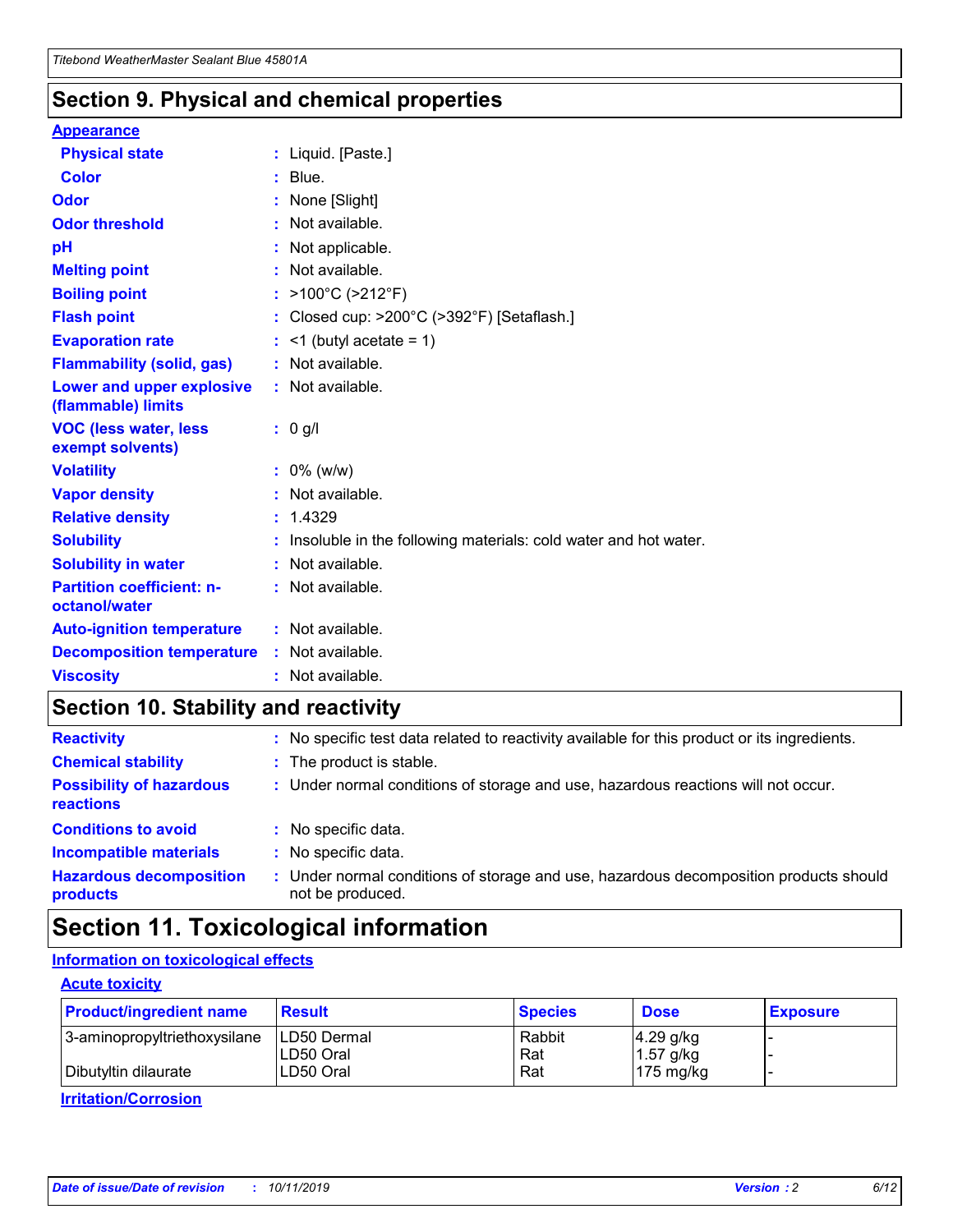# **Section 11. Toxicological information**

| <b>Product/ingredient name</b> | <b>Result</b>                 | <b>Species</b> | <b>Score</b> | <b>Exposure</b>    | <b>Observation</b> |
|--------------------------------|-------------------------------|----------------|--------------|--------------------|--------------------|
| 3-aminopropyltriethoxysilane   | Eyes - Mild irritant          | Rabbit         |              | $100$ mg           |                    |
|                                | Eyes - Severe irritant        | Rabbit         |              | 24 hours 750       |                    |
|                                |                               |                |              | ug                 |                    |
|                                | <b>Skin - Severe irritant</b> | Rabbit         |              | 24 hours 5         | ٠                  |
| Dibutyltin dilaurate           | Eyes - Moderate irritant      | Rabbit         |              | mq<br>24 hours 100 |                    |
|                                |                               |                |              | mg                 |                    |
|                                | Skin - Severe irritant        | Rabbit         |              | 500 mg             |                    |

#### **Sensitization**

Not available.

#### **Mutagenicity**

Not available.

#### **Carcinogenicity**

Not available.

#### **Reproductive toxicity**

Not available.

#### **Teratogenicity**

Not available.

#### **Specific target organ toxicity (single exposure)**

Not available.

#### **Specific target organ toxicity (repeated exposure)**

| <b>Name</b>                                                                  |                                                                                                                             | <b>Category</b> | <b>Route of</b><br>exposure  | <b>Target organs</b> |
|------------------------------------------------------------------------------|-----------------------------------------------------------------------------------------------------------------------------|-----------------|------------------------------|----------------------|
| Dibutyltin dilaurate                                                         |                                                                                                                             | Category 1      | $\qquad \qquad \blacksquare$ | respiratory system   |
| <b>Aspiration hazard</b><br>Not available.                                   |                                                                                                                             |                 |                              |                      |
| <b>Information on the likely</b><br>routes of exposure                       | : Not available.                                                                                                            |                 |                              |                      |
| <b>Potential acute health effects</b>                                        |                                                                                                                             |                 |                              |                      |
| <b>Eye contact</b>                                                           | : May cause eye irritation.                                                                                                 |                 |                              |                      |
| <b>Inhalation</b>                                                            | : No known significant effects or critical hazards.                                                                         |                 |                              |                      |
| <b>Skin contact</b>                                                          | : May cause skin irritation.                                                                                                |                 |                              |                      |
| <b>Ingestion</b>                                                             | : No known significant effects or critical hazards.                                                                         |                 |                              |                      |
| Symptoms related to the physical, chemical and toxicological characteristics |                                                                                                                             |                 |                              |                      |
| <b>Eye contact</b>                                                           | : Adverse symptoms may include the following:<br>irritation<br>watering<br>redness                                          |                 |                              |                      |
| <b>Inhalation</b>                                                            | : Adverse symptoms may include the following:<br>reduced fetal weight<br>increase in fetal deaths<br>skeletal malformations |                 |                              |                      |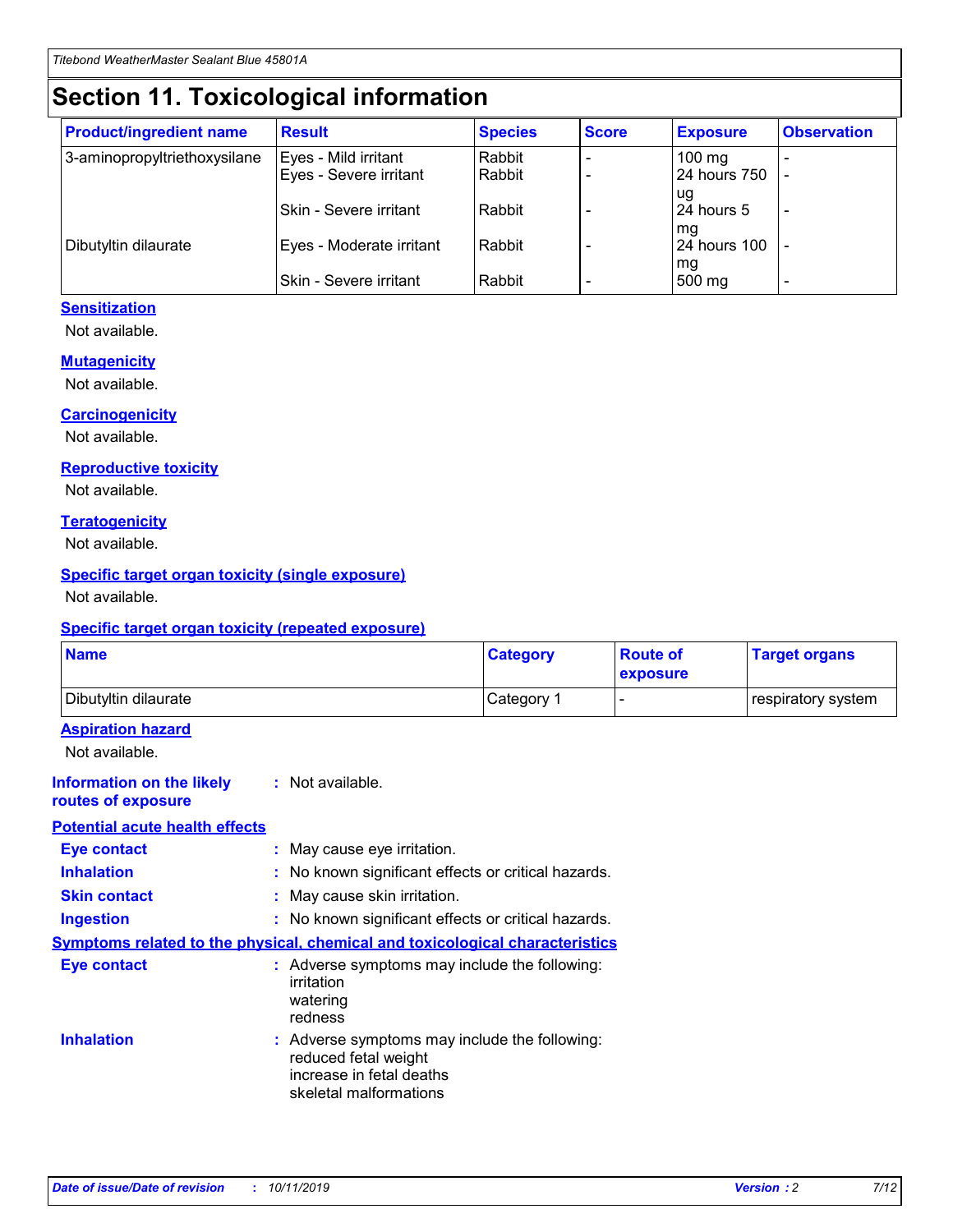# **Section 11. Toxicological information**

| <b>Skin contact</b>                     | : Adverse symptoms may include the following:<br>irritation<br>redness<br>reduced fetal weight<br>increase in fetal deaths<br>skeletal malformations |
|-----------------------------------------|------------------------------------------------------------------------------------------------------------------------------------------------------|
| <b>Ingestion</b>                        | : Adverse symptoms may include the following:<br>reduced fetal weight<br>increase in fetal deaths<br>skeletal malformations                          |
|                                         | Delayed and immediate effects and also chronic effects from short and long term exposure                                                             |
| <b>Short term exposure</b>              |                                                                                                                                                      |
| <b>Potential immediate</b><br>effects   | : Not available.                                                                                                                                     |
| <b>Potential delayed effects</b>        | : Not available.                                                                                                                                     |
| <b>Long term exposure</b>               |                                                                                                                                                      |
| <b>Potential immediate</b><br>effects   | : Not available.                                                                                                                                     |
| <b>Potential delayed effects</b>        | : Not available.                                                                                                                                     |
| <b>Potential chronic health effects</b> |                                                                                                                                                      |
| Not available.                          |                                                                                                                                                      |
| <b>General</b>                          | : Once sensitized, a severe allergic reaction may occur when subsequently exposed to<br>very low levels.                                             |
| <b>Carcinogenicity</b>                  | : No known significant effects or critical hazards.                                                                                                  |
| <b>Mutagenicity</b>                     | No known significant effects or critical hazards.                                                                                                    |
| <b>Teratogenicity</b>                   | May damage the unborn child.                                                                                                                         |
| <b>Developmental effects</b>            | No known significant effects or critical hazards.                                                                                                    |
| <b>Fertility effects</b>                | : May damage fertility.                                                                                                                              |
| <b>Numerical measures of toxicity</b>   |                                                                                                                                                      |
| <b>Acute toxicity estimates</b>         |                                                                                                                                                      |
|                                         |                                                                                                                                                      |

Not available.

# **Section 12. Ecological information**

#### **Toxicity**

| <b>Product/ingredient name</b> | <b>Result</b>                     | <b>Species</b>                       | <b>Exposure</b> |
|--------------------------------|-----------------------------------|--------------------------------------|-----------------|
| Dibutyltin dilaurate           | Chronic EC10 > 2 mg/l Fresh water | Algae - Scenedesmus<br>I subspicatus | l 96 hours      |

#### **Persistence and degradability**

| <b>Product/ingredient name</b> | Test                                                                           | <b>Result</b>  |                   | <b>Dose</b> | <b>Inoculum</b>         |
|--------------------------------|--------------------------------------------------------------------------------|----------------|-------------------|-------------|-------------------------|
| Dibutyltin dilaurate           | OECD 301F<br>Ready<br>Biodegradability -<br>Manometric<br>Respirometry<br>Test | 23 % - 28 days |                   |             |                         |
| <b>Product/ingredient name</b> | <b>Aquatic half-life</b>                                                       |                | <b>Photolysis</b> |             | <b>Biodegradability</b> |
| Dibutyltin dilaurate           |                                                                                |                |                   |             | Inherent                |

#### **Bioaccumulative potential**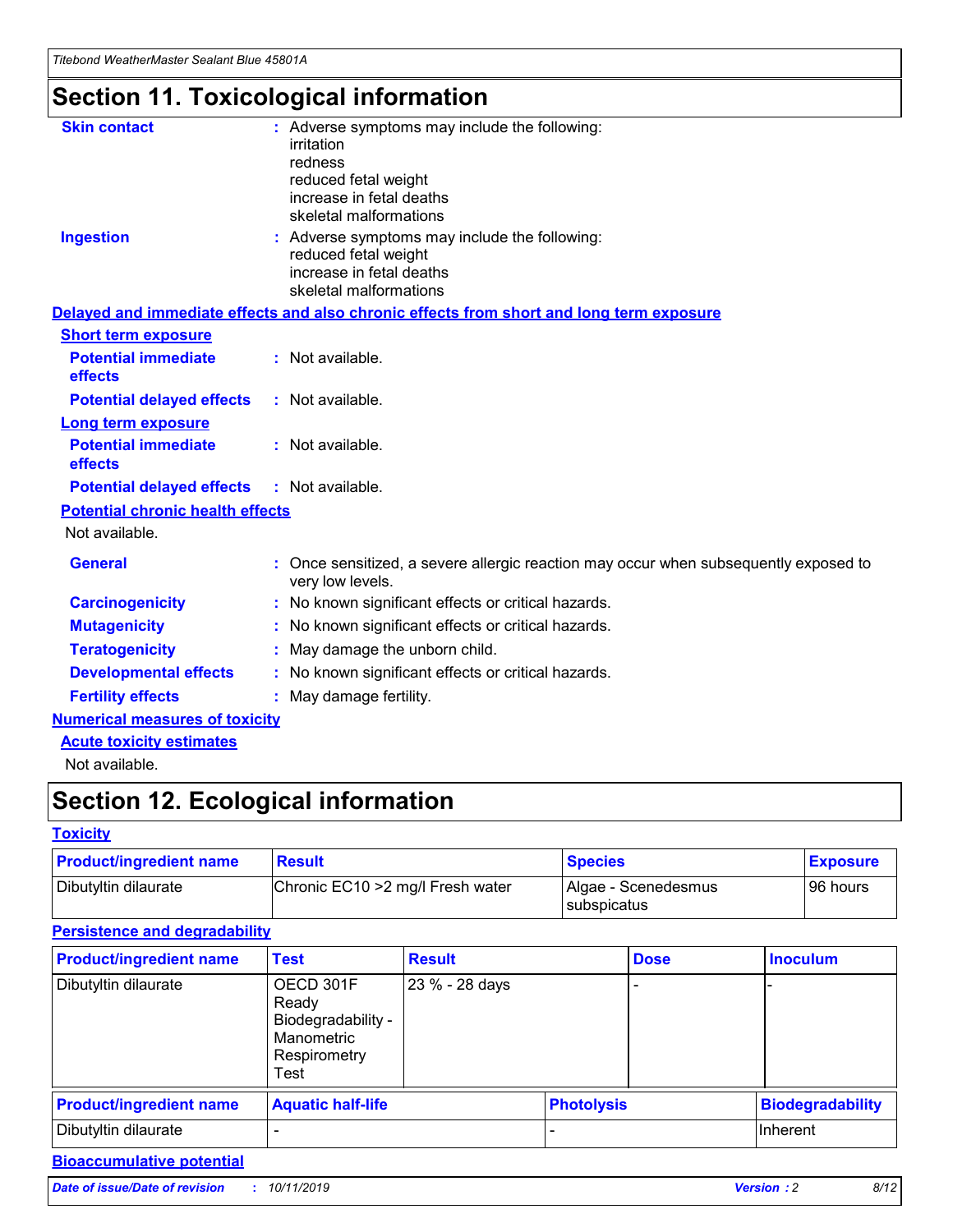# **Section 12. Ecological information**

| <b>Product/ingredient name</b> | $LoaPow$ | <b>BCF</b> | <b>Potential</b> |
|--------------------------------|----------|------------|------------------|
| 3-aminopropyltriethoxysilane   | 1.7      | 3.4        | low              |
| Dibutyltin dilaurate           | 4.44     | 2.91       | low              |

#### **Mobility in soil**

| <i></i>                                                       |                                                     |
|---------------------------------------------------------------|-----------------------------------------------------|
| <b>Soil/water partition</b><br>coefficient (K <sub>oc</sub> ) | : Not available.                                    |
| <b>Other adverse effects</b>                                  | : No known significant effects or critical hazards. |

### **Section 13. Disposal considerations**

**Disposal methods :**

The generation of waste should be avoided or minimized wherever possible. Disposal of this product, solutions and any by-products should at all times comply with the requirements of environmental protection and waste disposal legislation and any regional local authority requirements. Dispose of surplus and non-recyclable products via a licensed waste disposal contractor. Waste should not be disposed of untreated to the sewer unless fully compliant with the requirements of all authorities with jurisdiction. Waste packaging should be recycled. Incineration or landfill should only be considered when recycling is not feasible. This material and its container must be disposed of in a safe way. Care should be taken when handling emptied containers that have not been cleaned or rinsed out. Empty containers or liners may retain some product residues. Avoid dispersal of spilled material and runoff and contact with soil, waterways, drains and sewers.

# **Section 14. Transport information**

|                                      | <b>DOT</b><br><b>Classification</b> | <b>TDG</b><br><b>Classification</b> | <b>Mexico</b><br><b>Classification</b> | <b>ADR/RID</b>           | <b>IMDG</b>              | <b>IATA</b>              |
|--------------------------------------|-------------------------------------|-------------------------------------|----------------------------------------|--------------------------|--------------------------|--------------------------|
| <b>UN number</b>                     | Not regulated.                      | Not regulated.                      | Not regulated.                         | Not regulated.           | Not regulated.           | Not regulated.           |
| <b>UN proper</b><br>shipping name    | $\qquad \qquad \blacksquare$        |                                     |                                        |                          |                          |                          |
| <b>Transport</b><br>hazard class(es) | $\blacksquare$                      | $\blacksquare$                      | $\blacksquare$                         | $\overline{\phantom{a}}$ | $\blacksquare$           | $\blacksquare$           |
| <b>Packing group</b>                 | $\overline{\phantom{a}}$            | $\overline{\phantom{0}}$            | $\overline{\phantom{0}}$               | -                        | $\overline{\phantom{0}}$ | $\overline{\phantom{a}}$ |
| <b>Environmental</b><br>hazards      | No.                                 | No.                                 | No.                                    | No.                      | No.                      | No.                      |

# **Section 15. Regulatory information**

#### **U.S. Federal regulations**

#### **SARA 302/304**

#### **Composition/information on ingredients**

No products were found.

**SARA 304 RQ :** Not applicable.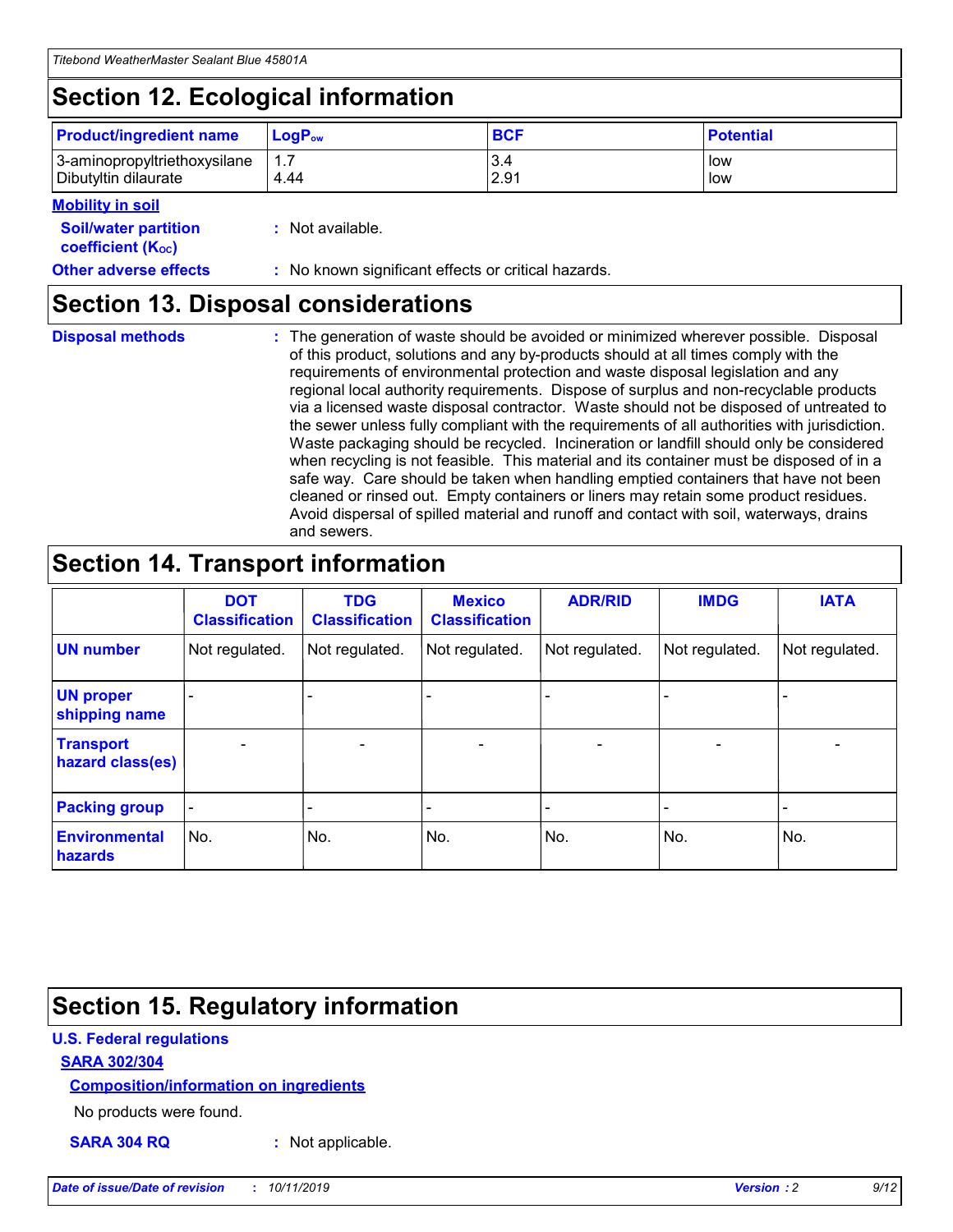## **Section 15. Regulatory information**

#### **SARA 311/312**

**Classification :** EYE IRRITATION - Category 2B SKIN SENSITIZATION - Category 1 TOXIC TO REPRODUCTION (Fertility) - Category 1B TOXIC TO REPRODUCTION (Unborn child) - Category 1B

#### **Composition/information on ingredients**

| <b>Name</b>                  | $\frac{9}{6}$ | <b>Classification</b>                                                                                            |
|------------------------------|---------------|------------------------------------------------------------------------------------------------------------------|
| 3-aminopropyltriethoxysilane | $\leq$ 3      | <b>FLAMMABLE LIQUIDS - Category 4</b><br><b>ACUTE TOXICITY (oral) - Category 4</b>                               |
|                              |               | SKIN IRRITATION - Category 2<br>EYE IRRITATION - Category 2A                                                     |
| Dibutyltin dilaurate         | ≤0.3          | ACUTE TOXICITY (oral) - Category 3<br>SKIN CORROSION - Category 1C                                               |
|                              |               | SERIOUS EYE DAMAGE - Category 1<br>SKIN SENSITIZATION - Category 1<br><b>GERM CELL MUTAGENICITY - Category 2</b> |
|                              |               | TOXIC TO REPRODUCTION (Fertility) - Category 1B<br>TOXIC TO REPRODUCTION (Unborn child) - Category 1B            |
|                              |               | SPECIFIC TARGET ORGAN TOXICITY (REPEATED<br>EXPOSURE) (respiratory system) - Category 1                          |

#### **State regulations**

| <b>Massachusetts</b> | : None of the components are listed. |
|----------------------|--------------------------------------|
| <b>New York</b>      | : None of the components are listed. |
| <b>New Jersey</b>    | : None of the components are listed. |
| Pennsylvania         | : None of the components are listed. |

#### **California Prop. 65**

**A** WARNING: This product can expose you to methanol, which is known to the State of California to cause birth defects or other reproductive harm. For more information go to www.P65Warnings.ca.gov.

| <b>Ingredient name</b> | No significant risk Maximum<br>level | acceptable dosage<br>level |
|------------------------|--------------------------------------|----------------------------|
| methanol               |                                      | Yes.                       |

#### **International regulations**

**Chemical Weapon Convention List Schedules I, II & III Chemicals** Not listed.

#### **Montreal Protocol**

Not listed.

**Stockholm Convention on Persistent Organic Pollutants**

Not listed.

#### **UNECE Aarhus Protocol on POPs and Heavy Metals**

Not listed.

#### **Inventory list**

### **China :** All components are listed or exempted.

**United States TSCA 8(b) inventory :** All components are active or exempted.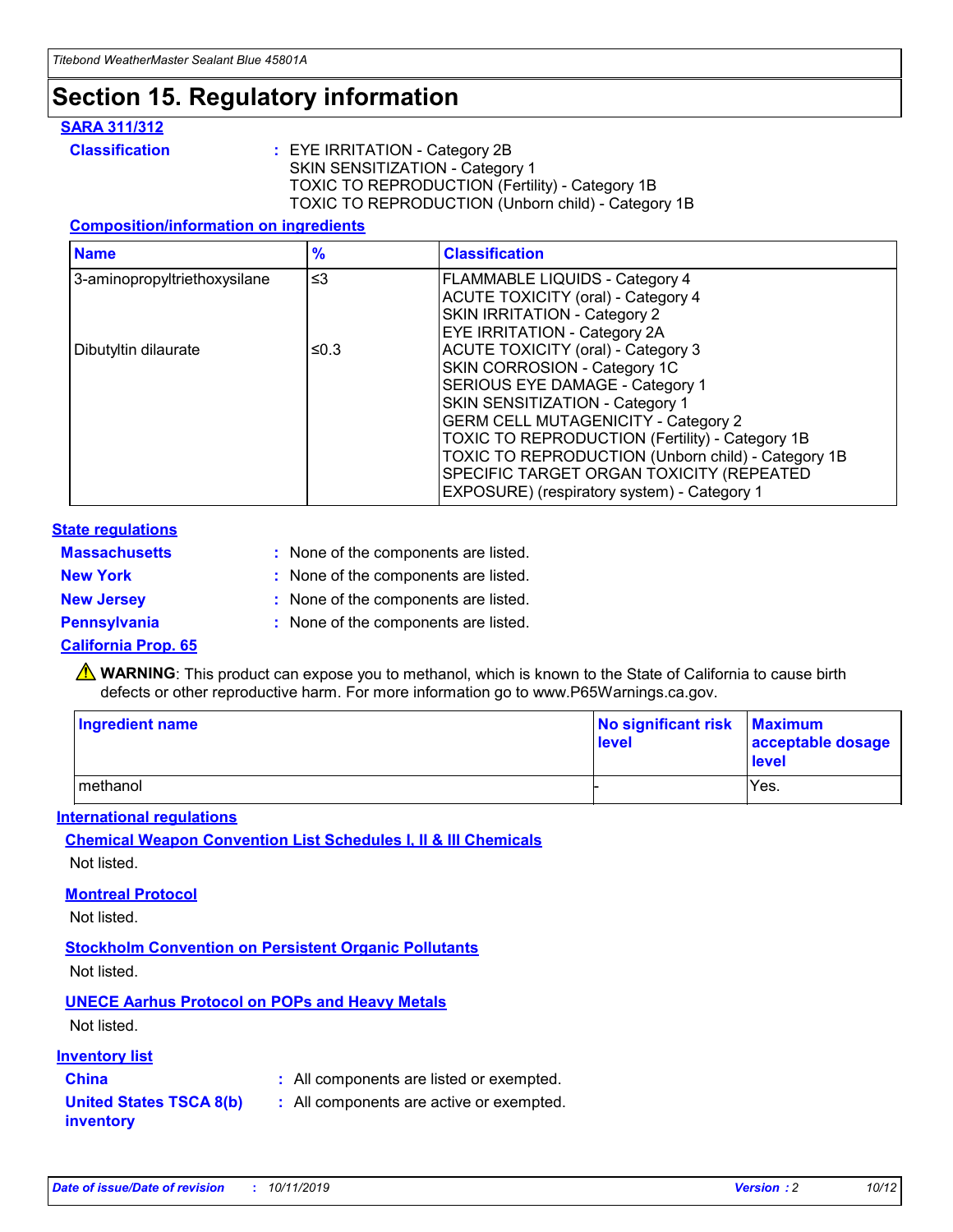# **Section 16. Other information**

**Hazardous Material Information System (U.S.A.)**



**Caution: HMIS® ratings are based on a 0-4 rating scale, with 0 representing minimal hazards or risks, and 4 representing significant hazards or risks. Although HMIS® ratings and the associated label are not required on SDSs or products leaving a facility under 29 CFR 1910.1200, the preparer may choose to provide them. HMIS® ratings are to be used with a fully implemented HMIS® program. HMIS® is a registered trademark and service mark of the American Coatings Association, Inc.**

**The customer is responsible for determining the PPE code for this material. For more information on HMIS® Personal Protective Equipment (PPE) codes, consult the HMIS® Implementation Manual.**

#### **National Fire Protection Association (U.S.A.)**



**Reprinted with permission from NFPA 704-2001, Identification of the Hazards of Materials for Emergency Response Copyright ©1997, National Fire Protection Association, Quincy, MA 02269. This reprinted material is not the complete and official position of the National Fire Protection Association, on the referenced subject which is represented only by the standard in its entirety.**

**Copyright ©2001, National Fire Protection Association, Quincy, MA 02269. This warning system is intended to be interpreted and applied only by properly trained individuals to identify fire, health and reactivity hazards of chemicals. The user is referred to certain limited number of chemicals with recommended classifications in NFPA 49 and NFPA 325, which would be used as a guideline only. Whether the chemicals are classified by NFPA or not, anyone using the 704 systems to classify chemicals does so at their own risk.**

#### **Procedure used to derive the classification**

| <b>Classification</b>                                                                                                                                                                  |                                                                                                                                                                                                                                                                   | <b>Justification</b>                                                                                                                                                                                                                                                                                       |  |
|----------------------------------------------------------------------------------------------------------------------------------------------------------------------------------------|-------------------------------------------------------------------------------------------------------------------------------------------------------------------------------------------------------------------------------------------------------------------|------------------------------------------------------------------------------------------------------------------------------------------------------------------------------------------------------------------------------------------------------------------------------------------------------------|--|
| <b>EYE IRRITATION - Category 2B</b><br>SKIN SENSITIZATION - Category 1<br><b>TOXIC TO REPRODUCTION (Fertility) - Category 1B</b><br>TOXIC TO REPRODUCTION (Unborn child) - Category 1B |                                                                                                                                                                                                                                                                   | Expert judgment<br>Expert judgment<br>Expert judgment<br>Expert judgment                                                                                                                                                                                                                                   |  |
| <b>History</b>                                                                                                                                                                         |                                                                                                                                                                                                                                                                   |                                                                                                                                                                                                                                                                                                            |  |
| <b>Date of printing</b>                                                                                                                                                                | : 4/22/2022                                                                                                                                                                                                                                                       |                                                                                                                                                                                                                                                                                                            |  |
| Date of issue/Date of<br>revision                                                                                                                                                      | : 10/11/2019                                                                                                                                                                                                                                                      |                                                                                                                                                                                                                                                                                                            |  |
| Date of previous issue                                                                                                                                                                 | : 10/16/2020                                                                                                                                                                                                                                                      |                                                                                                                                                                                                                                                                                                            |  |
| <b>Version</b>                                                                                                                                                                         | $\therefore$ 2                                                                                                                                                                                                                                                    |                                                                                                                                                                                                                                                                                                            |  |
| <b>Key to abbreviations</b>                                                                                                                                                            | $\therefore$ ATE = Acute Toxicity Estimate<br><b>BCF</b> = Bioconcentration Factor<br>IATA = International Air Transport Association<br><b>IBC</b> = Intermediate Bulk Container<br><b>IMDG = International Maritime Dangerous Goods</b><br>$UN = United Nations$ | GHS = Globally Harmonized System of Classification and Labelling of Chemicals<br>LogPow = logarithm of the octanol/water partition coefficient<br>MARPOL = International Convention for the Prevention of Pollution From Ships, 1973<br>as modified by the Protocol of 1978. ("Marpol" = marine pollution) |  |